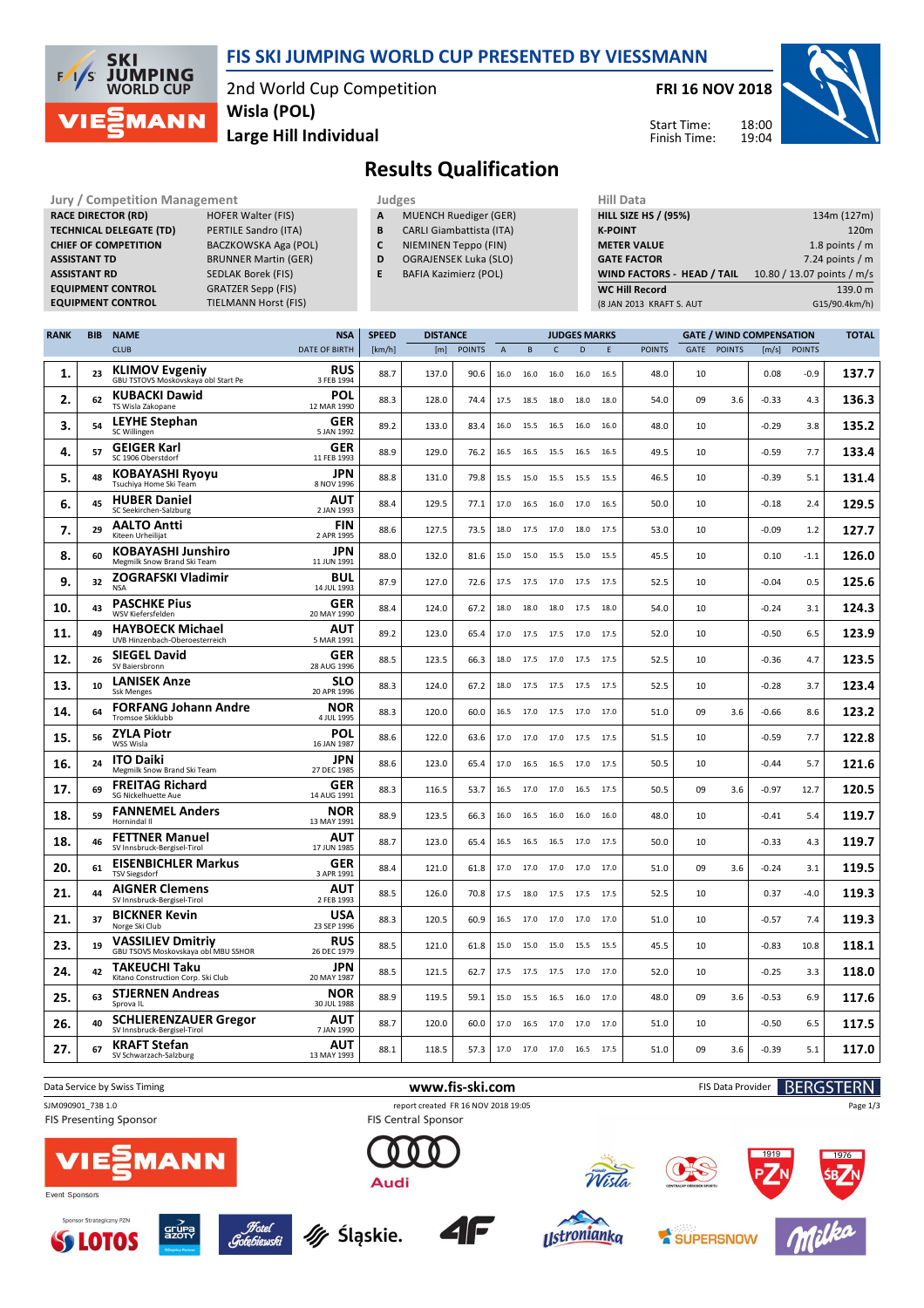**FIS SKI JUMPING WORLD CUP PRESENTED BY VIESSMANN**



2nd World Cup Competition **Wisla (POL)**

**FRI 16 NOV 2018**

Start Time: Finish Time:



**Large Hill Individual**

**Results Qualification**

| <b>RANK</b>          | <b>BIB</b>        | <b>NAME</b>                                             | <b>NSA</b>                | <b>SPEED</b> | <b>DISTANCE</b> |               |                |           |                | <b>JUDGES MARKS</b>                  |      | <b>GATE / WIND COMPENSATION</b> |      |               |         | <b>TOTAL</b> |       |
|----------------------|-------------------|---------------------------------------------------------|---------------------------|--------------|-----------------|---------------|----------------|-----------|----------------|--------------------------------------|------|---------------------------------|------|---------------|---------|--------------|-------|
|                      |                   | <b>CLUB</b>                                             | <b>DATE OF BIRTH</b>      | [km/h]       | [m]             | <b>POINTS</b> | $\overline{A}$ | $\sf{B}$  | $\mathsf{C}$   | D                                    | E    | <b>POINTS</b>                   | GATE | <b>POINTS</b> |         | [m/s] POINTS |       |
| 28.                  | 39                | <b>WOLNY Jakub</b><br>LKS Klimczok Bystra               | POL<br>15 MAY 1995        | 88.6         | 119.5           | 59.1          | 17.0           | 16.5      | 16.5           | 16.5                                 | 16.5 | 49.5                            | 10   |               | $-0.61$ | 8.0          | 116.6 |
| 29.                  | 30                | <b>PAVLOVCIC Bor</b><br>Nd Ratece planica               | <b>SLO</b><br>27 JUN 1998 | 88.6         | 123.0           | 65.4          | 17.5           | 17.5      | 17.0           | 17.0                                 | 17.5 | 52.0                            | 10   |               | 0.11    | $-1.2$       | 116.2 |
| 30.                  | 41                | <b>ZAJC Timi</b><br>SSK Ljubno BTC                      | <b>SLO</b><br>26 APR 2000 | 88.2         | 118.0           | 56.4          | 16.0           | 16.5      | 16.5           | 16.5                                 | 16.5 | 49.5                            | 10   |               | $-0.64$ | 8.4          | 114.3 |
| 30.                  | 28                | <b>PEIER Killian</b><br>Vallee du Joux                  | SUI<br>28 MAR 1995        | 88.3         | 119.5           | 59.1          | 16.0           | 16.0      | 15.5           | 16.0                                 | 16.0 | 48.0                            | 10   |               | $-0.55$ | 7.2          | 114.3 |
| 32.                  | 68                | <b>TANDE Daniel Andre</b><br>Kongsberg If               | <b>NOR</b><br>24 JAN 1994 | 88.5         | 115.0           | 51.0          | 17.0           | 17.0      | 17.0           | 16.5                                 | 17.0 | 51.0                            | 09   | 3.6           | $-0.66$ | 8.6          | 114.2 |
| 33.                  | 58                | <b>HULA Stefan</b><br>KS Eve-nement Zakopane            | POL<br>29 SEP 1986        | 88.3         | 119.5           | 59.1          | 17.0           | 16.5      | 17.0           | 17.0                                 | 17.0 | 51.0                            | 10   |               | $-0.28$ | 3.7          | 113.8 |
| 34.                  | 31                | <b>NAGLIC Tomaz</b><br>SSK Alpina Ziri                  | SLO<br>18 JUL 1989        | 88.0         | 118.0           | 56.4          | 16.5           | 17.0      | 16.5           | 16.0                                 | 16.5 | 49.5                            | 10   |               | $-0.58$ | 7.6          | 113.5 |
| 35.                  | 53                | <b>AMMANN Simon</b><br>SSC Toggenburg                   | SUI<br>25 JUN 1981        | 88.5         | 117.5           | 55.5          | 17.0           | 16.5      | 16.5           | 17.0                                 | 17.0 | 50.5                            | 10   |               | $-0.54$ | 7.1          | 113.1 |
| 35.                  | 27                | <b>KOUDELKA Roman</b><br>LSK Lomnice nad Popelkou       | <b>CZE</b><br>9 JUL 1989  | 88.2         | 118.5           | 57.3          | 16.5           |           | 16.5 16.0      | 16.5                                 | 16.5 | 49.5                            | 10   |               | $-0.48$ | 6.3          | 113.1 |
| 35.                  | 11                | <b>MAATTA Jarkko</b><br>Kainuun Hiihtoseura             | FIN<br>28 DEC 1994        | 88.5         | 120.5           | 60.9          | 16.5           | 16.0      | 17.0           | 17.0                                 | 17.5 | 50.5                            | 10   |               | $-0.13$ | 1.7          | 113.1 |
| 38.                  | 66                | <b>JOHANSSON Robert</b><br>Soere Aal IL                 | <b>NOR</b><br>23 MAR 1990 | 88.5         | 113.5           | 48.3          | 16.5           | 16.5      | 16.5           | 16.5                                 | 17.0 | 49.5                            | 09   | 3.6           | $-0.82$ | 10.7         | 112.1 |
| 39.                  | 51                | <b>KOT Maciei</b><br>AZS Zakopane                       | POL<br>9 JUN 1991         | 88.4         | 118.0           | 56.4          | 15.5           | 16.0      | 16.5           | 16.5                                 | 17.0 | 49.0                            | 10   |               | $-0.49$ | 6.4          | 111.8 |
| 40.                  | 21                | <b>SCHULER Andreas</b><br>Einsiedeln                    | SUI<br>30 DEC 1995        | 88.6         | 117.0           | 54.6          | 16.5           | 16.5      | 17.0           | 16.5                                 | 17.0 | 50.0                            | 10   |               | $-0.54$ | 7.1          | 111.7 |
| 41.                  | 50                | <b>SEMENIC Anze</b><br><b>NSK TRZIC FMG</b>             | <b>SLO</b><br>1 AUG 1993  | 88.8         | 117.0           | 54.6          | 16.0           | 16.0      | 16.5           | 16.0                                 | 16.5 | 48.5                            | 10   |               | $-0.63$ | 8.2          | 111.3 |
| 42.                  | 36                | <b>KORNILOV Denis</b><br>Sdushor CSP N. Novgorod Dinamo | <b>RUS</b><br>17 AUG 1986 | 88.4         | 118.0           | 56.4          | 15.5           | 16.0      | 15.0           | 16.0                                 | 16.0 | 47.5                            | 10   |               | $-0.55$ | 7.2          | 111.1 |
| 43.                  | 14                | <b>POLASEK Viktor</b><br>Sk Nove mesto na morave        | <b>CZE</b><br>18 JUL 1997 | 88.4         | 117.0           | 54.6          | 16.0           | 15.5 16.5 |                | 16.0                                 | 16.5 | 48.5                            | 10   |               | $-0.59$ | 7.7          | 110.8 |
| 44.                  | 34                | <b>BOYD-CLOWES Mackenzie</b><br>Altius Nordic Ski Club  | CAN<br>13 JUL 1991        | 88.8         | 116.0           | 52.8          | 16.5           | 16.5      | 16.0           | 16.5                                 | 16.5 | 49.5                            | 10   |               | $-0.63$ | 8.2          | 110.5 |
| 45.                  | 8                 | <b>HLAVA Lukas</b><br>TJ Dukla Liberec                  | <b>CZE</b><br>10 SEP 1984 | 88.7         | 116.5           | 53.7          | 16.5           | 16.5      | 16.0           | 16.5                                 | 17.0 | 49.5                            | 10   |               | $-0.31$ | 4.1          | 107.3 |
| 46.                  | 65                | <b>WELLINGER Andreas</b><br><b>Sc Ruhpolding</b>        | <b>GER</b><br>28 AUG 1995 | 88.6         | 112.0           | 45.6          | 16.5           | 16.5      | 16.5           | 16.5                                 | 17.0 | 49.5                            | 09   | 3.6           | -0.59   | 7.7          | 106.4 |
| 47.                  | 25                | <b>INSAM Alex</b><br><b>GS FIAMME ORO</b>               | ITA<br>19 DEC 1997        | 88.8         | 117.5           | 55.5          | 17.0           | 16.5      | 17.0           | 16.5                                 | 17.0 | 50.5                            | 10   |               | 0.02    | $-0.2$       | 105.8 |
| 48.                  | 70                | <b>STOCH Kamil</b><br>KS Eve-nement Zakopane            | POL<br>25 MAY 1987        | 87.8         | 111.0           | 43.8          | 16.0           | 16.0      | 16.5           | 16.0                                 | 17.0 | 48.5                            | 09   | 3.6           | $-0.75$ | 9.8          | 105.7 |
| 48.                  | 20                | <b>NAKAMURA Naoki</b><br>Tokai Univ.                    | <b>JPN</b><br>19 SEP 1996 | 88.3         | 112.5           | 46.5          | 16.5           | 16.0      | 16.0           | 15.5                                 | 16.5 | 48.5                            | 10   |               | $-0.82$ | 10.7         | 105.7 |
| 50.                  | 38                | <b>DESCHWANDEN Gregor</b><br>Horw                       | SUI<br>27 FEB 1991        | 88.4         | 114.0           | 49.2          | 16.0           |           | 16.0 16.0 16.0 |                                      | 16.0 | 48.0                            | 10   |               | $-0.56$ | 7.3          | 104.5 |
| <b>Not Qualified</b> |                   |                                                         |                           |              |                 |               |                |           |                |                                      |      |                                 |      |               |         |              |       |
| 51.                  | 5                 | <b>ZNISZCZOL Aleksander</b><br>WSS Wisla                | POL<br>8 MAR 1994         | 88.7         | 113.5           | 48.3          | 15.0           | 16.0      | 16.5           | 16.0                                 | 17.0 | 48.5                            | 10   |               | $-0.47$ | 6.1          | 102.9 |
| 52.                  | 6                 | <b>MOGEL Zak</b><br>Ssk Ljubno btc                      | <b>SLO</b><br>2 MAR 2001  | 88.5         | 113.0           | 47.4          |                |           |                | 16.5 16.0 16.0 16.0 16.5             |      | 48.5                            | 10   |               | $-0.48$ | 6.3          | 102.2 |
| 53.                  | $12 \overline{ }$ | <b>NAZAROV Mikhail</b><br>Moscow RGSH Stolitsa Dinamo   | <b>RUS</b><br>14 OCT 1994 | 88.1         | 116.5           | 53.7          |                |           |                | 15.5 15.5 16.0 16.0 16.0             |      | 47.5                            | 10   |               | 0.01    | $-0.1$       | 101.1 |
| 54.                  | 17                | PILCH Tomasz<br>WSS Wisla                               | <b>POL</b><br>20 OCT 2000 | 88.2         | 109.5           | 41.1          |                |           |                | 16.0  15.5  16.0  16.0  16.5         |      | 48.0                            | 10   |               | $-0.76$ | 9.9          | 99.0  |
| 55.                  | 55                | <b>DAMJAN Jernej</b><br>SSK Sam Ihan                    | <b>SLO</b><br>28 MAY 1983 | 88.0         | 110.5           | 42.9          |                |           |                | 15.0    15.0    15.5    15.5    15.5 |      | 46.0                            | 10   |               | $-0.70$ | 9.1          | 98.0  |
| 56.                  | 52                | <b>GRANERUD Halvor Egner</b><br>Asker Skiklubb          | <b>NOR</b><br>29 MAY 1996 | 89.0         | 110.5           | 42.9          |                |           |                | 16.0 15.5 15.5 16.0 16.0             |      | 47.5                            | 10   |               | $-0.55$ | 7.2          | 97.6  |
| 57.                  | $\overline{2}$    | <b>STEKALA Andrzej</b><br>Azs Zakopane                  | <b>POL</b><br>30 JUN 1995 | 88.4         | 108.0           | 38.4          |                |           |                | 16.0  15.5  16.0  16.0  16.5         |      | 48.0                            | 10   |               | $-0.73$ | 9.5          | 95.9  |
| 58.                  | 16                | <b>ALAMOMMO Andreas</b><br>Ounasvaaran Hiihtoseura      | <b>FIN</b><br>23 DEC 1998 | 88.5         | 110.0           | 42.0          |                |           |                | 15.0  14.0  15.0  14.5  16.0         |      | 44.5                            | 10   |               | $-0.66$ | 8.6          | 95.1  |
|                      |                   |                                                         |                           |              |                 |               |                |           |                |                                      |      |                                 |      |               |         |              |       |



**SS LOTOS** 



My Śląskie.



SUPERSNOW